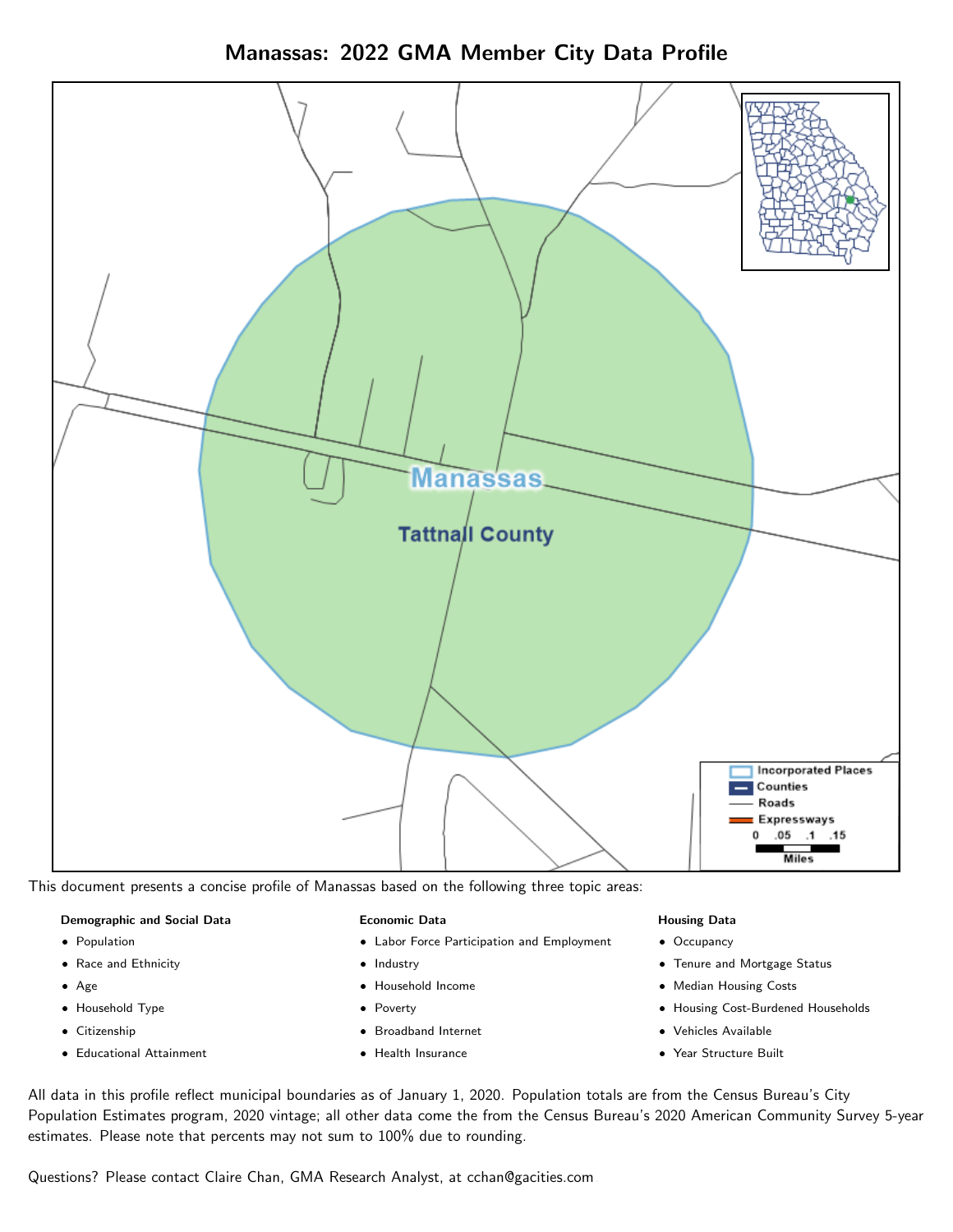# Manassas: Demographic and Social





## **Citizenship**

| Native Born<br>100% |  |
|---------------------|--|

Race and Ethnicity



Source: U.S. Census Bureau, City Population Estimates, 2020 vintage Source: American Community Survey, 2020 5-year estimates, table B03002

## Household Type



Source: American Community Survey, 2020 5-year estimates, table B01001 Source: American Community Survey, 2020 5-year estimates, table B11001

#### Educational Attainment



Source: American Community Survey, 2020 5-year estimates, table B05002 Source: American Community Survey, 2020 5-year estimates, table B15002

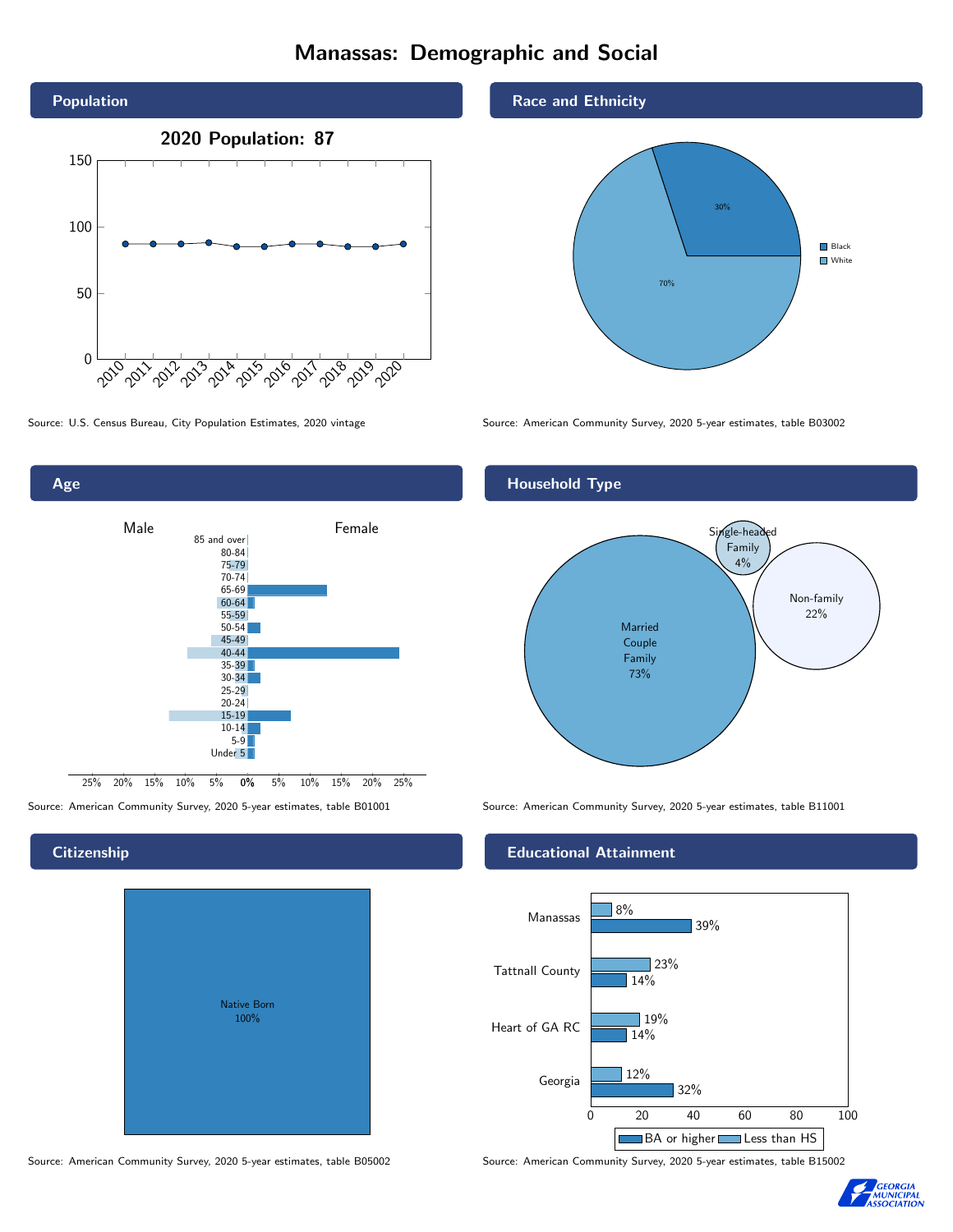# Manassas: Economic



Source: American Community Survey, 2020 5-year estimates, table B23001 Note: Unemployment rate is based upon the civilian labor force.



Source: American Community Survey, 2020 5-year estimates, tables B19013 and B19025 Source: American Community Survey, 2020 5-year estimates, table B17010



#### Industry

| Agriculture, forestry, fishing and hunting, and mining      | $0\%$ |
|-------------------------------------------------------------|-------|
| Construction                                                | 10%   |
| Manufacturing                                               | 14%   |
| <b>Wholesale Trade</b>                                      | $0\%$ |
| Retail Trade                                                | $0\%$ |
| Transportation and warehousing, and utilities               | 18%   |
| Information                                                 | $0\%$ |
| Finance and insurance, real estate, rental, leasing         | $0\%$ |
| Professional, scientific, mgt, administrative, waste mgt    | $0\%$ |
| Educational services, and health care and social assistance | 49%   |
| Arts, entertainment, recreation, accommodation, food        | 2%    |
| service                                                     |       |
| Other services, except public administration                |       |
| Public administration                                       | 8%    |

Source: American Community Survey, 2020 5-year estimates, table C24030

#### Poverty



## **Health Insurance**



Source: American Community Survey, 2020 5-year estimates, table B28002 Source: American Community Survey, 2020 5-year estimates, table B18135